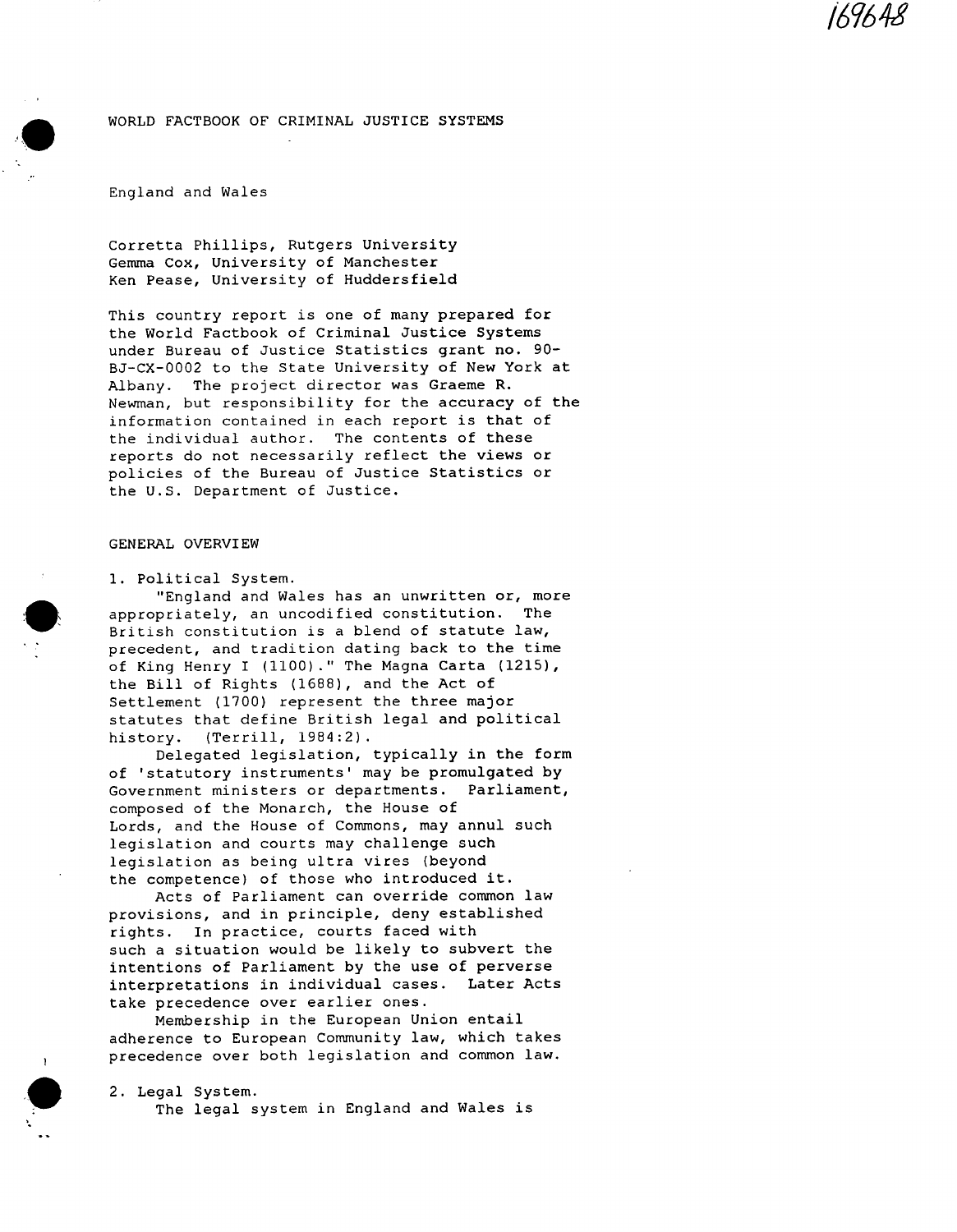adversarial in all courts, including the juvenile courts. The prosecution must disclose relevant information to the defense, but the corresponding duty on the defense does not exist.

3. History of the Criminal Justice System.

The criminal justice system in England and Wales is the historical pioneer of the common law type of legal system. In England, courts expanded and the law evolved according to decisions made in individual cases. Judicial decisions influenced legal perceptions and rules. This process can be traced back to the fifth century, where freemen of local communities acted as judges and incorporated community perceptions into court decisions. After 1066, the geographical generality of common law principles increased when judges traveled around for court sittings. These judicial circuits survive to the present day. In a common law tradition, the dissemination of judicial pronouncements was crucial, and the first forerunner of published Law Reports was distributed in 1283.

The common legal systems of England and Wales derive from the Acts of Union of 1536 and 1542 which united the countries. The late nineteenth and twentieth centuries have seen an increase in the number and scope of statutes and of delegated legislation in British law.

CRIME

I. Classification of Crime.

\* Legal classification. While there are many ways of classifying crimes, they are largely distinguished on the basis of their seriousness. In addition, offenses may be classified according to the procedure by which a case is brought to trial (in a magistrates' court only, by indictment, or triable-either-way in a magistrates' or the higher Crown Court), according to the availability of the sanction of imprisonment, or in terms of the Home Office's Standard List of more serious offenses.

\* Age of criminal responsibility. The age of criminal responsibility in England and Wales is 10. Children between I0 and 17 years of age are brought before a youth court when charged with a criminal offense. The sanctions available to youth courts are more restricted than those for adult courts, the major differences being that fines can be imposed which parents must pay and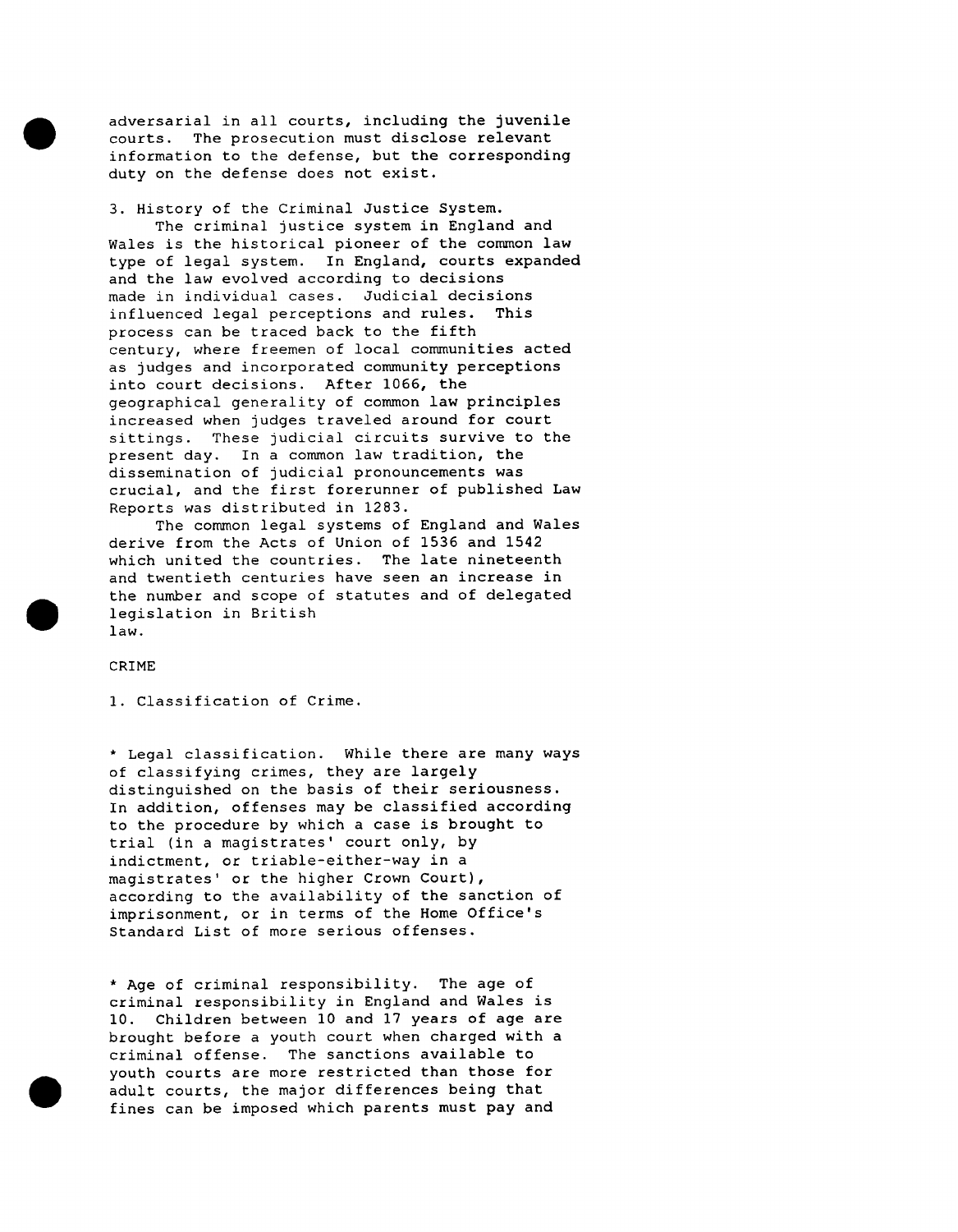supervision or attendance center orders may be imposed.

\* Drug offenses. The classification of drugs by seriousness of offense presents particular difficulties. The Misuse of Drugs Act of 1971, created for the purpose of narcotic control, listed certain drugs as Class A, B, or C, depending on the magnitude of harm deemed to be attached to their trafficking and use. Drugs can be reclassified and new drugs classified within this framework. It is essential that flexibility be maintained so that drug classification is kept in line with current social and scientific opinion. The Misuse of Drugs Act was intended to regulate the use and flow of drugs. Accordingly, as a general rule it is unlawful to import or export, produce, supply, possess, prepare or cultivate any controlled substance.

# 2. Crime Statistics.

Home Office data shows that in 1994 there were 5.3 million recorded notifiable offenses, including indictable offenses, and certain summary offensesrecorded by the 43 Home Office police forces. (Twenty-six percent of the total number of recorded notifiable offenses were cleared. That is, people were charged or there was enough evidence to charge even if the case was not proceeded with, the defendant was only cautioned, or the person admitted the offense.)

\* Murder. In 1994, there were 729 initial recordings of homicide by the Home Office. Homicide is defined as murder, manslaughter, and infanticide. Manslaughter is defined as homicide without the intent to kill. (In 1994, there were 220,000 recorded offenses of violence against the person, which accounted for 4% of all recorded notifiable offenses in that year. 19,600 offenses were classified as more serious, which is defined as endangering life. Of those 729 initial recordings of homicide, only 677 were currently recorded as homicide. Of cases dealt with at court, over half were dealt with as manslaughter cases.)

\* Rape. In 1994, there were 5,039 rapes recorded which represents over three times the level recorded in 1984. (Overall, sexual offenses comprised fewer than 1% of the total recorded notifiable offenses in 1994.) The increase is thought to be attributed to both an increase in reporting and changes in police practice of recording the offense.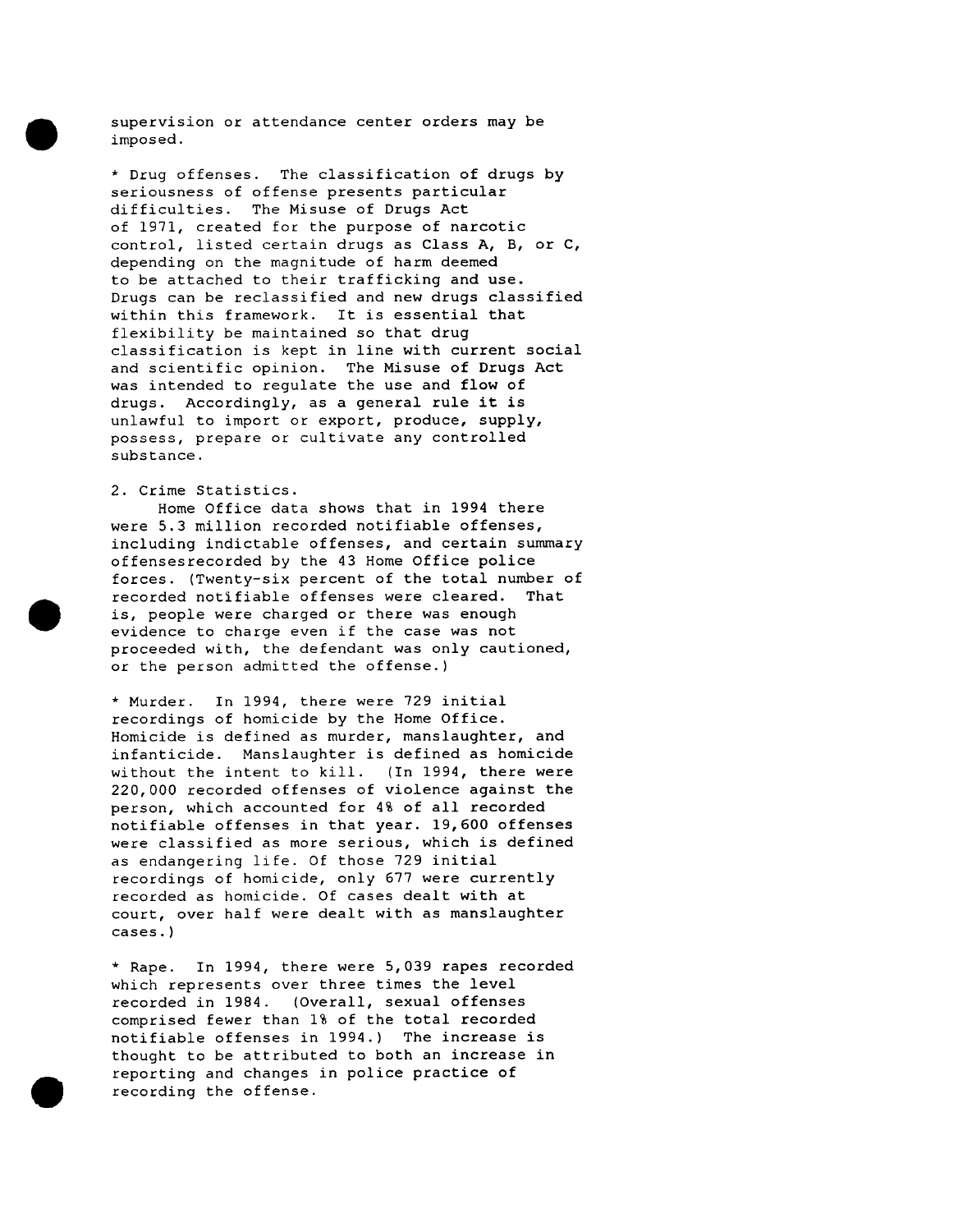\* Property Crime. In 1994, 93% of the total 5.3 million offenses were against property, including burglary, theft, criminal damages and fraud.

\* Serious drug offense. In 1994, there were 17,569 reported offenses of trafficking in controlled drugs.

\* Crime regions. Nearly half of the total of 5.3 million notifiable offenses were recorded by the police in metropolitan police areas, which also had higher per capita crime rates than the nonmetropolitan areas. Rural areas had the lowest crime rates, while the highest rate was in Humberside, with 15,357 offenses per 100,000 population, followed by Nottinghamshire and Cleveland, with rates of 14,837 and 14,609 per 100,000 population, respectively.

# VICTIMS

I. Groups Most Victimized by Crime. The British Crime Survey is a periodic crime victimization survey which has been carried out in England and Wales during the years 1982, 1984, 1988, 1992 and 1994. Some i0,000 respondents (14,500 in 1994) were interviewed in each of the years about crimes they suffered personally, and about crimes which their resident household had suffered.

The British Crime Survey revealed that the rise in crime between 1981 and 1993 was less steep than measures of recorded crime in the annual Criminal Statistics. The Surveys show that young males have the highest risk of violent victimization. In 1992, 8 out of 10 street assaults involved male victims. Mugging victims, however, were divided equally between males and females.

The largest number of domestic assaults involved partners, ex-partners or family. In 1992, nearly 50% of the assaults involving female victims were of this type, yet just over 1% of all women reported one or more incidents of domestic violence. Thus, women have less risk than men of violence, except in the categories of domestic assault and mugging.

The survey also examined repeat victimization. Persons are more likely to be repeat victims of violent crimes than property crimes. In the 1992 survey it was found that 33% of violent crime victims were involved in incidents more than once, especially female victims of domestic assault.

One-third of violent crime incidents against Afro-Caribbean and Asians were believed to be racially motivated. Most incidents of





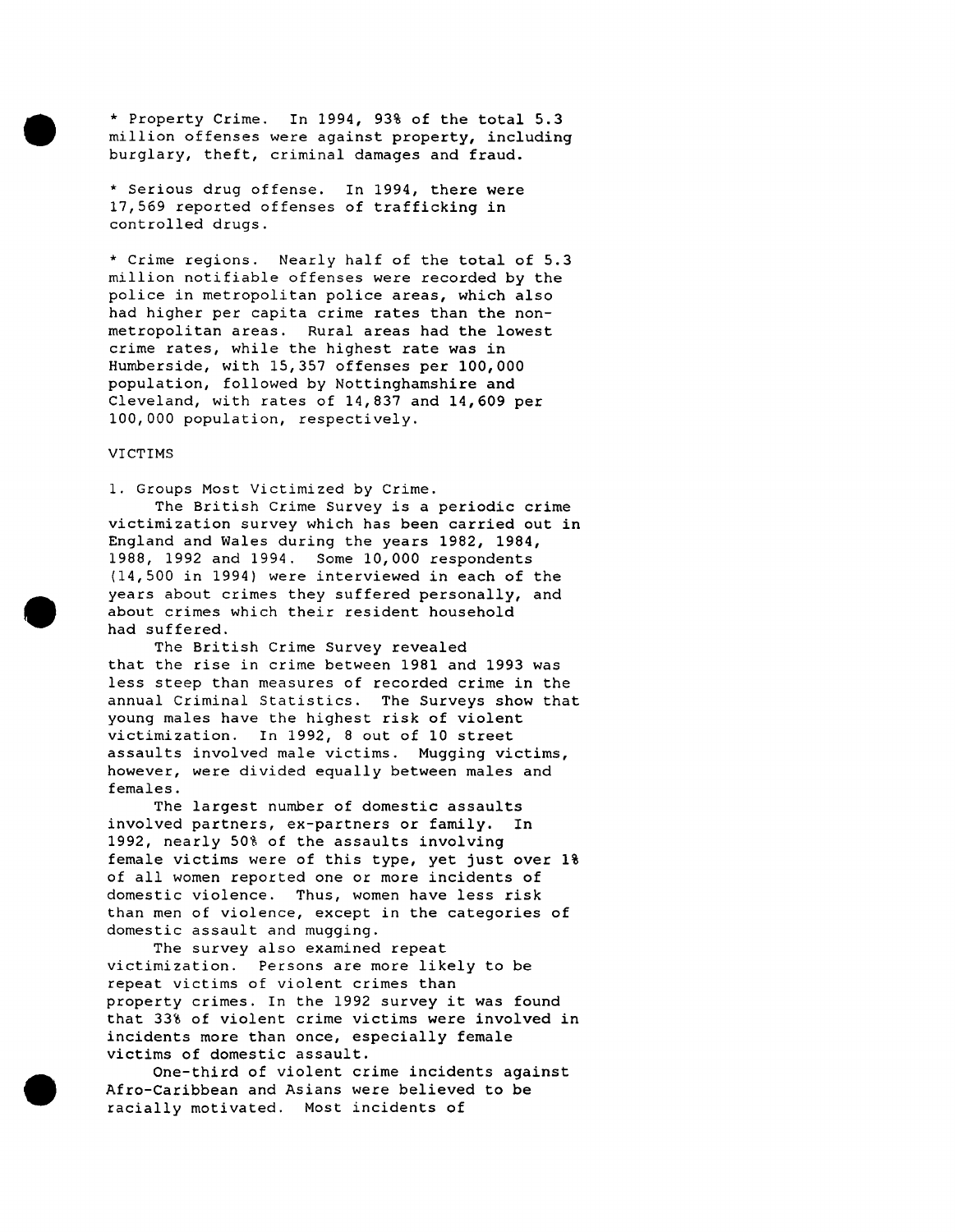racial violence or threats were perpetrated by young men aged 16-21 who were strangers to the victim. Three-quarters of Asian victims were attacked by more than one offender. People of an Afro-Caribbean or an Asian background were more likely to be crime victims than white people. Afro-Caribbeans were more often victimized in their homes, while Asians experienced a higher frequency of vandalism and robbery. Despite their high levels of fear, the elderly are infrequent victims of violent assault. (Aye Maung and Mirrlees-Black, 1994).

The International Victimization Survey shows England and Wales to have a higher prevalence of victimization than the European average of 23%. The country had the highest rate of car theft among the twenty participating countries at 3.3%, and the third highest rate of theft from cars at 8.7%. It had the sixth highest rate of burglary with entry and the tenth highest rate of the combined category of robbery and pickpocketing. As for sexual incidents, assaults and threats, England and Wales was eleventh highest at 3.5%.

### 2. Victims' Assistance Agencies.

Apart from specific helping agencies, such as Rape Crisis Centres, there is an umbrella organization for victims, known as the National Association of Victim Support Schemes. Its central organization has provided a powerful national voice to the victim movement and case-by-case help to victims referred by police forces. In 1990, there were 375 victim support schemes involving 7,000 volunteers and covering 97% of the national population.

The Criminal Injuries Compensation Board administers a compensation scheme for the victims of violent crime, whether or not the perpetrator is identified. Annual payments were over  $æ140$ million in financial year 1993-1994 for England and Wales, with 62,511 new applications, a 12% increase on the previous year. Restitution is available as a court sentence in its own right, and payment of restitution takes precedence over the payment of other financial penalties.

3. Role of Victim in Prosecution and Sentencing. The victim has no direct role in prosecution, but private prosecutions are possible.

## 4. Victims' Rights Legislation.

The Victim's Charter was published by the UK Government in 1990. It sets standards to which the agencies of criminal justice should aspire. (For example, "the police should respond to complaints of crime as promptly as the circumstances require and allow....The police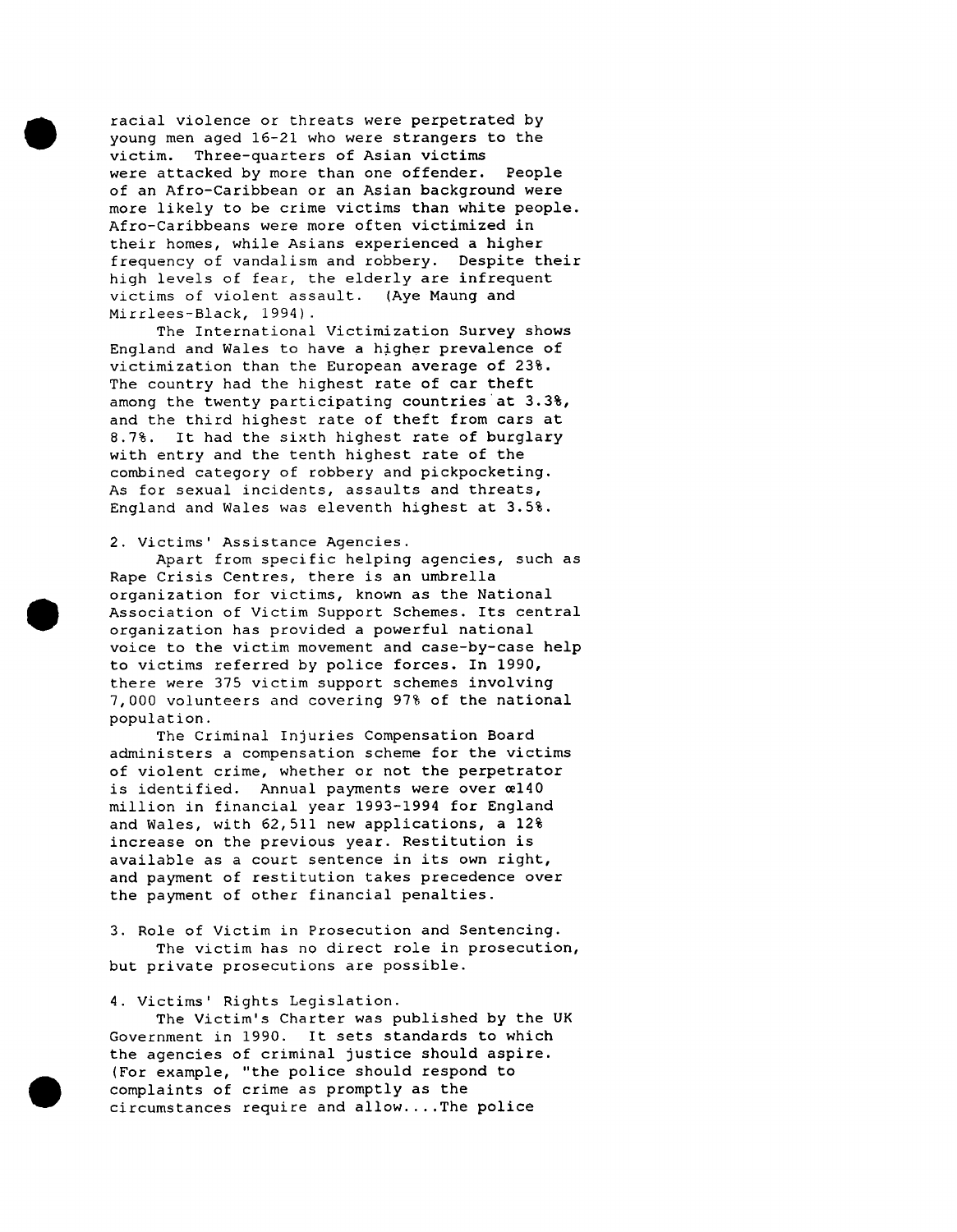should try to give the name, station and telephone number of the police officer dealing with the case, so that the victim can check if he or she has questions about the investigation or court case .... The police should ensure that they know what loss or injury the victim has suffered  $-$  to pass on to the Crown Prosecution Service and court if someone is charged, in order to ensure that no victim loses their (sic) right to compensation by oversight ... the police should outline to the victim the investigatory process. They should aim to ensure that he or she is told of significant developments in the case particularly if a suspect is found, if he is charged or cautioned, if he is to be tried, and the result of his trial." (Victim's Charter, 1990: 9)) In February 1990, the United Kingdom ratified the Council of Europe Convention on the Compensation of Victims of Violent Crime, under which mutual arrangements exist for compensation to citizens of the ratifying countries.

#### POLICE

## i. Administration.

There are 43 police forces in England and Wales, each responsible for a certain area of the country. Other police forces, such as the British Transport Police, the Ministry of Defence Police, and The Port of London Authority Police are responsible for the policing of particular installations. They are maintained and provided resources by central and local government agencies, with immediate oversight by local county committee councils and magistrates (police authorities). The Metropolitan Police Force polices London and is directly answerable to the UK Government Minister. The UK Government Minister is responsible both for crime control and other interior affairs.

The chief officer of each police force, the Chief Constable, is not answerable to anyone on operational matters, but is accountable to the committee on matters of efficiency. He or she must prepare an annual report on the work of the force concerned. Local police authorities select a force's most senior officers, subject to the approval of the Home Secretary. The Chief Constable can also appoint other officers. With the exception of the Metropolitan Police, all police forces are required to undergo statutory inspection by Her Majesty's Inspectorate of Constabulary.

Some common services to police forces are provided centrally. The most important of these is the compilation of criminal records information. Liaison with the International Criminal Police

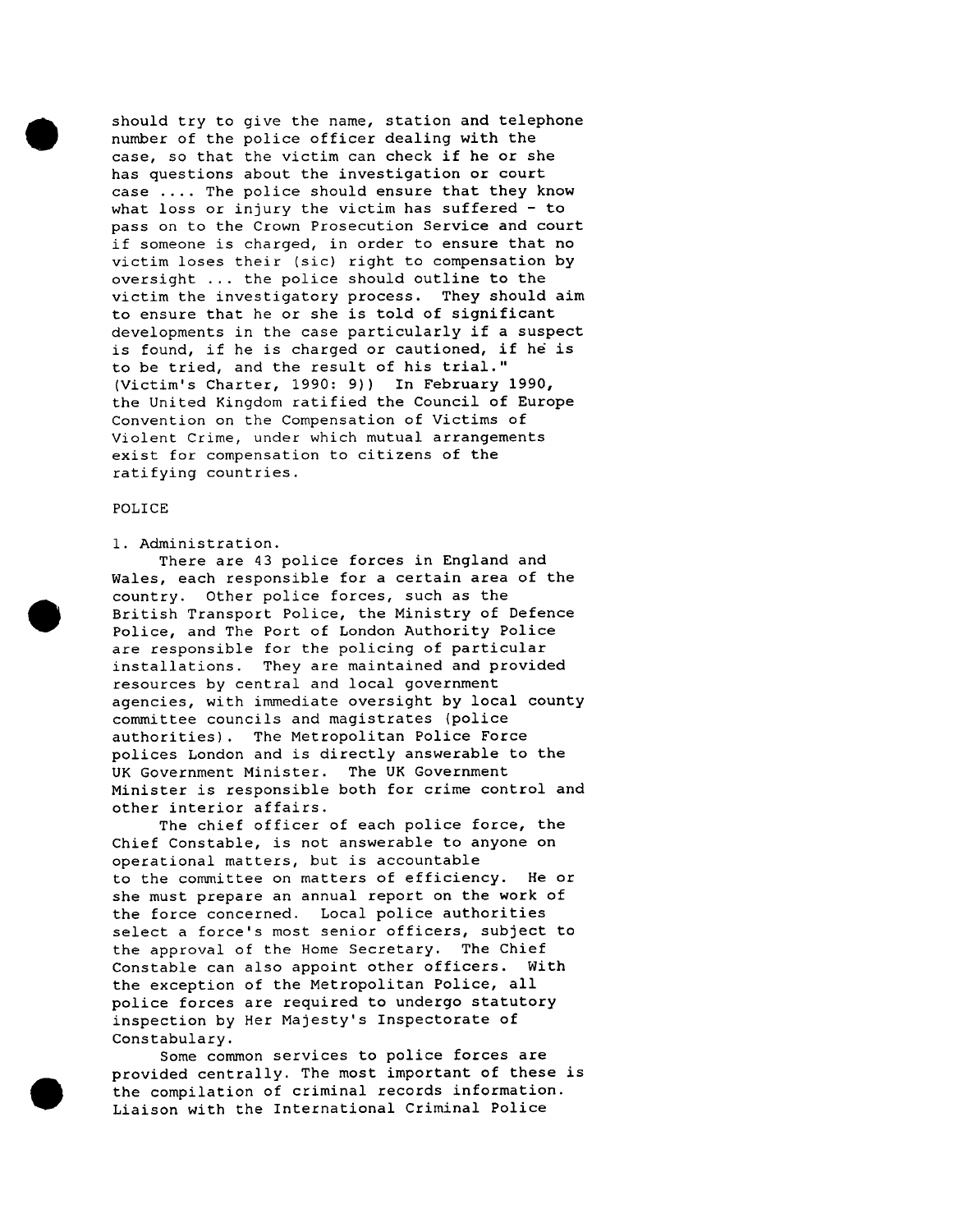Organization (Interpol) is provided by the Metropolitan Police. Other central bodies are the National Drugs Intelligence Unit and a National Criminal Intelligence Service (NCIS). The Police National Computer records, inter alia, registration and relevant history of all motor vehicles.

2. Resources.

\* Expenditures. Expenditures on the police service in England and Wales for 1993/94 was e6022 million, an increase of 41 per cent since 1986/87.

\* Number of police. In 1994, there were 127,358 sworn police officers and 50,978 civilians employed by the 43 police forces. As of December 1994, 14 per cent of these officers were female and 1.6 per cent officers serving in England and Wales were of an ethnic minority. Recruitment campaigns for such officers periodically appear in the press.

\* Availability of police automobiles. The number of motor vehicles used by police officers in England and Wales was 24,304, amounting to 19.4 per i00 officers.

3. Technology.

\* Electronic equipment. Each force has a computerized crime recording system and control and dispatch system.

\* Weapons. Arms are not routinely carried. However, recent developments in 1994 have led to pronouncements by Chief Officers in urban areas that arms will be carried more often in response to the perception that professional criminals now carry firearms. The standard weapon carried by all officers is a wooden staff or truncheon. A weapon capable of inflicting more harm, a side-handled baton, promises to replace the truncheon in the near future.

4. Training and Qualifications. Police training lasts for 2 years, and has recently been reorganized.

5. Police powers and use of discretion.

\* Stop/searches and powers of seizure. The Police and Criminal Evidence Act of 1984 allows a police officer to stop, detain and search persons and vehicles for stolen goods, weapons, or other tools of crime, and they may set up roadblocks in certain circumstances. The officer must state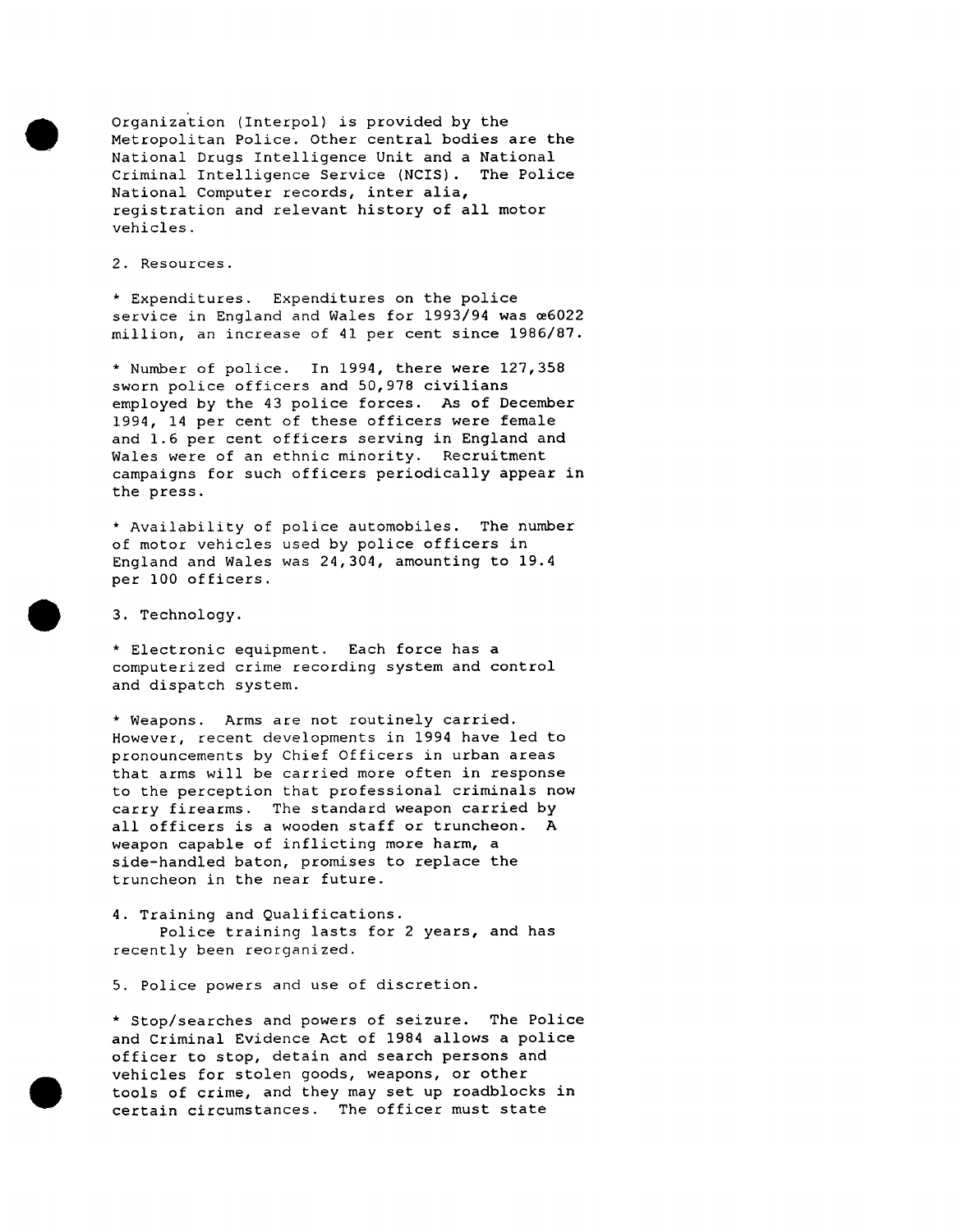and record the grounds for taking this action and record what was found. In 1995, the police recorded 690,300 stops and searches of persons and/or vehicles, an increase of 20 per cent over the previous year. Twelve per cent of searches led to an arrest.

The police have powers to enter and search premises and to seize and retain property. The police may seize anything which on reasonable grounds is believed to be evidence of the offense under investigation, or of any other, or which had been obtained following an offence.

\* Decision to arrest. Arrest may occur without a warrant where a person is reasonably suspected of having committed an arrestable offense, or a magistrate may issue a warrant.

\* Use of force. The Police and Criminal Evidence Act 1994 allows a police constable to use reasonable force if necessary to detain or search a person or vehicle. What is reasonable force will depend on the circumstances and the extent to which the citizen resists.

6. Suspects' rights.

\* Legal advice. One of the most important rights available to those detained on the suspicion of committing an offence is the right to free and independent legal advice. Persons detained at the police station must be notified of their right to free legal advice by the custody officer. Legal advice can be obtained regardless of means, privately or through the Duty Solicitor Scheme.

\* Admissions. No national data is available on the proportion of suspects who admit the offence for which they have been arrested.

\* Right of silence. Suspects may opt to remain silent during interviews with the police. Under the Criminal Justice and Public Order Act 1994 however, the court, under certain circumstances, may draw adverse inferences where suspects exercise this right.

#### 7. Accountability.

The Police Complaints Authority, established in 1984, supervises the investigations of alleged serious misconduct by police officers and decides whether a breach of discipline should be charged. If a police officer is alleged to have killed or seriously injured a citizen, the Authority must oversee an investigation. The Authority will hand a case to the Crown Prosecution Service if a judgement is reached that a criminal offense may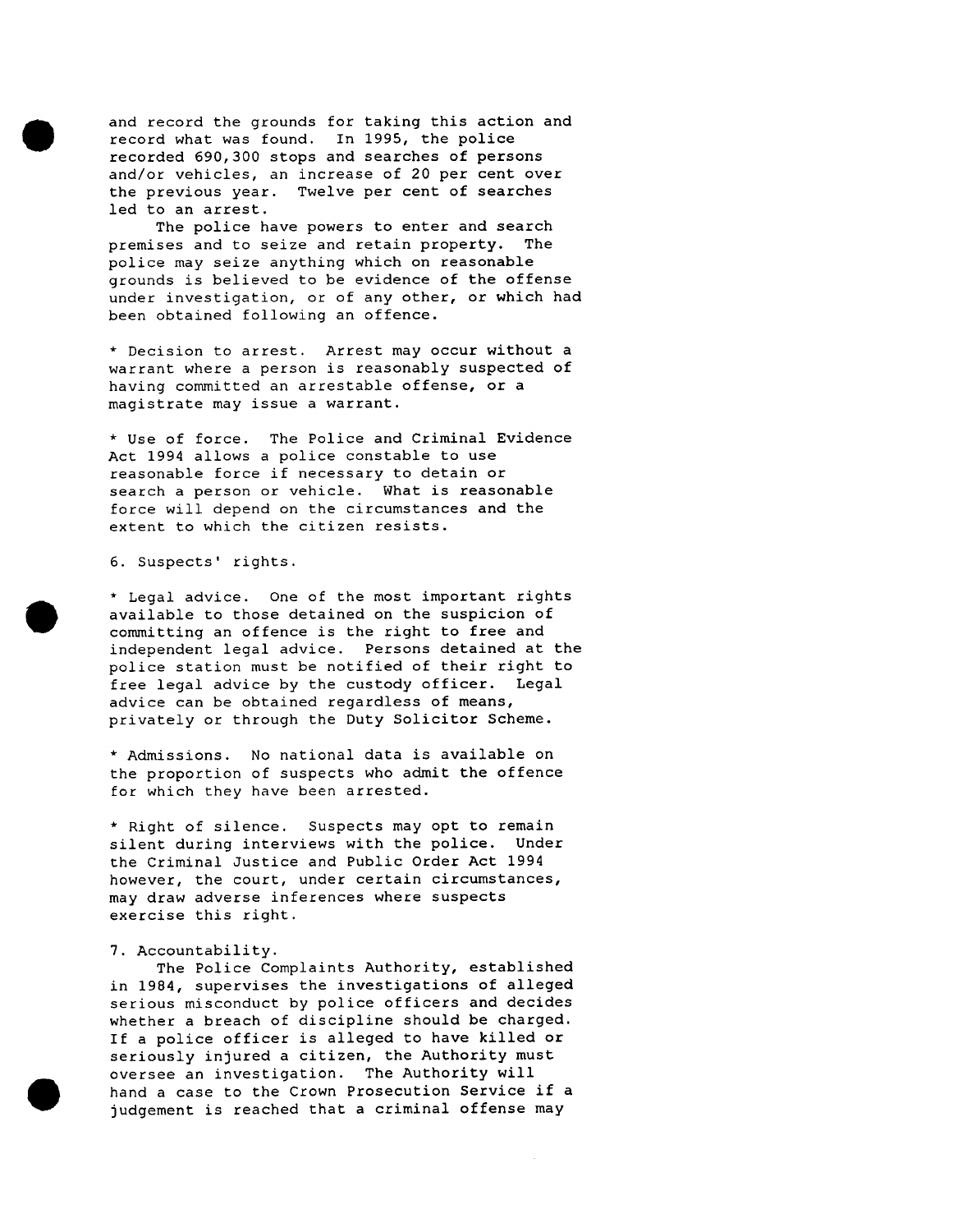have been committed. Discriminatory behavior is an offense under the Police Discipline Code.

### PROSECUTORIAL AND JUDICIAL PROCESS

i. Procedures.

\* Preparatory procedures for bringing a suspect to trial. If the police wish to offer a case for prosecution, they charge the defendant and hand case papers to the Crown Prosecution Service, which then reviews the evidence and makes a decision whether or not to prosecute. Currently, around 26% of all cases are discontinued by the Crown Prosecution Service on the grounds of either insufficiency of evidence or a judgement that it is not in the public interest to pursue a case.

Once in court, a defendant may be found guilty, acquitted, have the sentence deferred for up to 6 months, have an absolute discharge or be conditionally discharged on good conduct.

\* Official who conducts prosecution. The Crown Prosecution Service took over responsibility for prosecution from the police in England and Wales in 1986, and are currently under increasingly heavy criticism. The two problems which their introduction was intended to address were regional differences in rates of prosecution and the high rates of directed acquittals in the Crown Court. However, both of these problems now appear to be worse than before the Crown Prosecution Service was introduced.

The Service has been accused of discontinuing winnable cases due to incompetence and for wasting police time by demanding the preparation of full case dossiers in advance of a decision to prosecute. In addition, the necessity to create administrative units within the police service to weed out cases before they are considered by the Crown Prosecution Service is seen as overly time consuming.

Finally, the Service is less accountable for its actions than the police or courts, a matter which has attracted increasing concern and criticism. The Serious Fraud Office, established in 1988, investigates and prosecutes the most serious and complex fraud offenses in England and Wales and in Northern Ireland. The SFO has itself attracted criticism for its failure to secure prosecutions in some notorious cases.

\* Alternatives to trial. Options exist for a court appearance to be avoided. This may be by a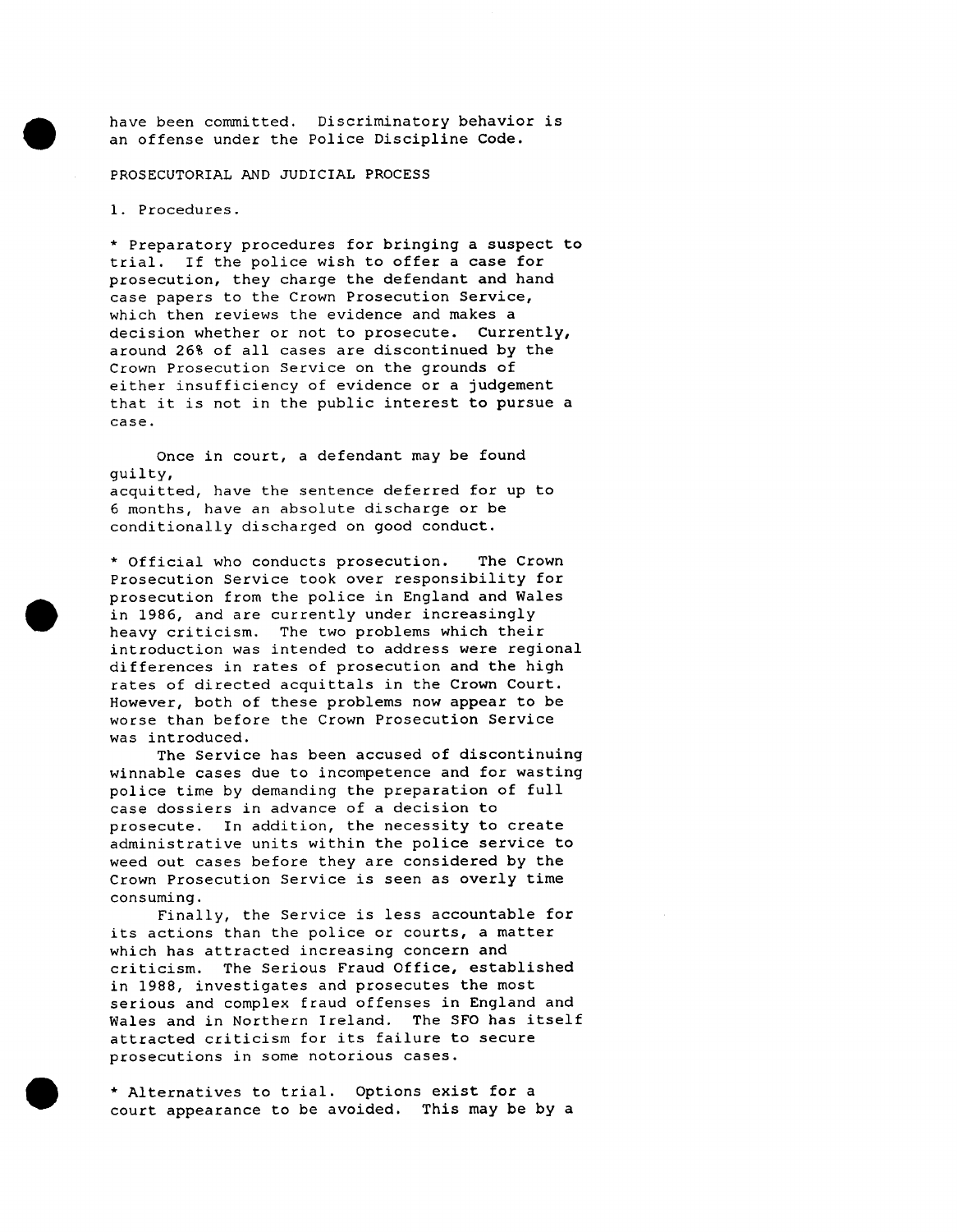formal caution administered by the police, used disproportionately for young offenders, or by discontinuance of a case by the Crown Prosecution Service. A formal caution requires that certain conditions be satisfied, including the admission of the offense and the willingness of the offender, or his or her legal guardian if the offender is a juvenile, to proceed as the police wish.

A movement is currently under way to persuade the Government to permit legal aid for mediation procedures as an attempt to avoid the court process.

\* Pre-trial incarceration conditions. There are limits to the length of the remand period. In magistrates court trials, the defendant must not be in custody more than 56 days from their first court appearance to trial. If there is a committal for trial to the Crown Court, this must take place within 70 days of the first court appearance.

If a plea has not been taken within 112 days of committal the defendant is entitled to bail unless the court extends the limit. To do this properly, the court must be satisfied that the prosecution has acted as swiftly as was reasonably possible.

\* Bail Procedure. The police may release an accused person on bail. Under new provisions in the Criminal Justice and Public Order Act 1994 the police can attach bail conditions to a person's bail before the first court appearance. If bail is not granted by the police, a swift appearance before a magistrates court occurs. There is a presumption in favor of bail under the Bail Act of 1974. The presumption for bail may be over-ridden on clearly defined grounds, such as the judgement that an accused will interfere with the administration of justice or abscond. There is a limited right of appeal against a magisterial decision to deny bail.

2. Rights of the Accused.

\*Legal advice is available to all defendants charged with an offense. Duty solicitors are on hand at the court to provide legal representation, or defendants, particularly those with prior knowledge of the criminal justice system, may use the services of a private solicitor before their appearance at court.

\* Assistance to the accused. Legal aid must be granted when a defendant faces a murder charge or where the prosecutor appeals to the House of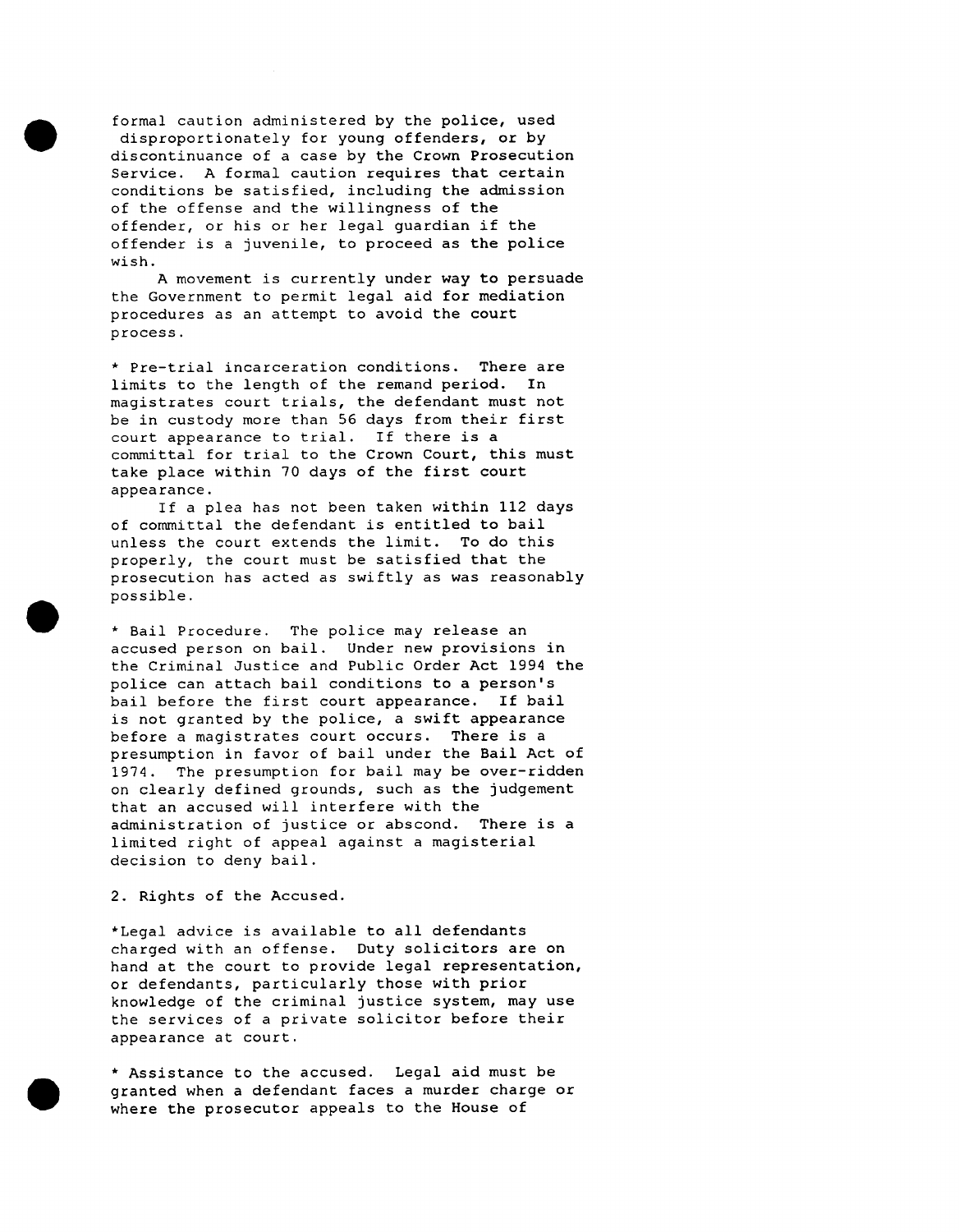Lords. Otherwise, complete or partial payment of legal costs is made available if the defendant is deemed to require such assistance after a means inquiry.

3. Outcomes

\* Proportion of guilty pleas at trial. In 1994, around 1.95 million defendants were proceeded against at magistrates' courts. Around one-half of these pleaded guilty at trial.

#### JUDICIAL SYSTEM

#### i. Administration.

All cases first appear in magistrates' courts, which are also known as courts of first instance. The magistrates' courts decide if the nature of the offense is appropriate for that court and whether the parties consent to try the offense in that court. Alternatively, the court may decide to commit the accused for trial in the Crown Court.

It is possible for a case to be tried in a magistrates court and but sentenced in the Crown Court. That is, if the magistrates' court assesses the facts as meriting a sentence beyond its powers to impose, the accused may be convicted in the magistrates court but committed to the Crown Court for sentencing.

The Crown Court sits in approximately 90 centers in England and Wales. Judges, sometimes sitting with lay magistrates, adjudicate in these courts. Matters of fact are determined by a 12 person jury composed of people between 18 and 70 years of age. Verdicts may be delivered by a 10 to 2 majority, and guilt must be established beyond a reasonable doubt.

If convicted by a magistrates' court, a person may appeal to the Crown Court against the sentence. Appeals from the Crown Court are brought to the Court of Appeal Criminal Division. If an important point of law is entailed, the appeal is then brought to the House of Lords. The Attorney General, who is a Government minister and has ultimate oversight of the prosecution process, may also refer a case to the Court of Appeal if a sentence is deemed too lenient.

### 2. Special Courts.

\* Youth Courts. Youth courts are specialized magistrates' courts that adjudicate cases involving defendants under 18 years of age. There are restrictions on the access of the public and press to such courts. The defendant and any other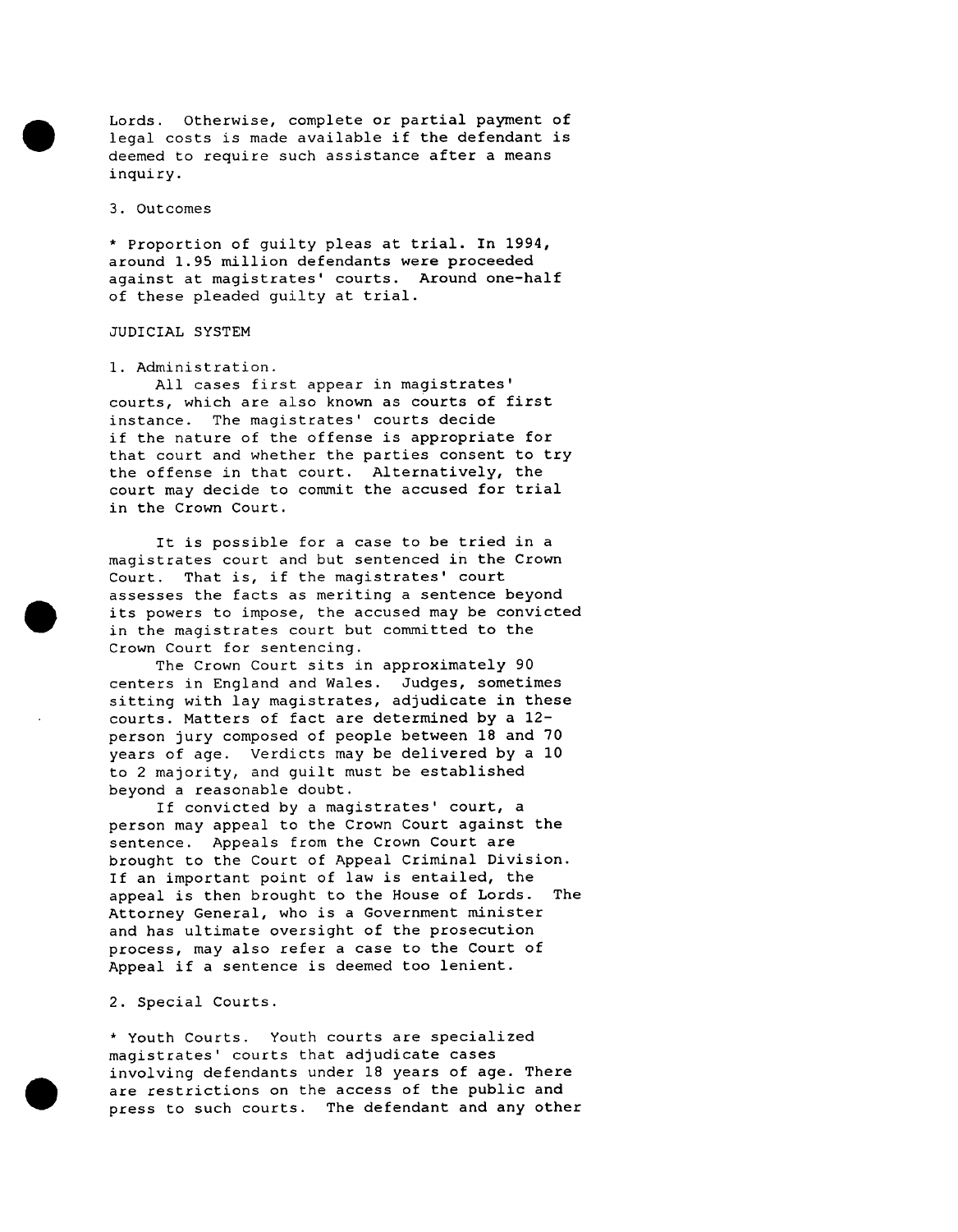witnesses under 18 years old must not be identified. Arrangements also exist for child witnesses to give videotaped evidence to avoid direct court appearances.

3. Judges.

\* Number of judges. In magistrates courts, the bench of magistrates is usually comprised of 3 lay members. They are advised on points of law by a legally qualified clerk. In some courts, legally qualified stipendiary magistrates sit alone.

\* Appointment and qualifications. County advisory committees advise the Lord Chancellor on the appointment of justices. Attempts are made to represent various sections of the community, in terms of race, age, sex and occupational status. Following appointment, justices undergo two periods of training over twelve months, with both instruction on the duties of magistrates and practical exercises completed.

## PENALTIES AND SENTENCING

I. Sentencing Process.

\* Determining the sentence. Where defendants are found guilty at the magistrates' court, the sentence is set by the magistrate; at the Crown Court, the judge will determine the sentence.

\* Sentencing hearing. In the vast majority of cases the defendant is sentenced after the jury verdict, but in cases where the judge requests a pre-sentence report or further information, the defendant will be sentenced at a separate hearing.

\* Input into the sentencing process. Defence advocates usually attempt to reduce the sentence severity by informing the court of any mitigating circumstances. Pre-sentence reports provided by the probation service will often recommend an alternative sentence to custody which will be considered by the magistrate or judge. Neither the crown prosecutor nor the victim participates in the sentencing process.

2. Types of Penalties.

\* Range of penalties. Absolute and conditional discharges and bindovers constitute the lowest level of sentences imposed. The numerically preponderant sentence is the fine, which is unlimited in the Crown Court and limited to  $\infty$ 5000 on summary conviction. (An attempt under the Criminal Justice Act of 1991 to relate fines more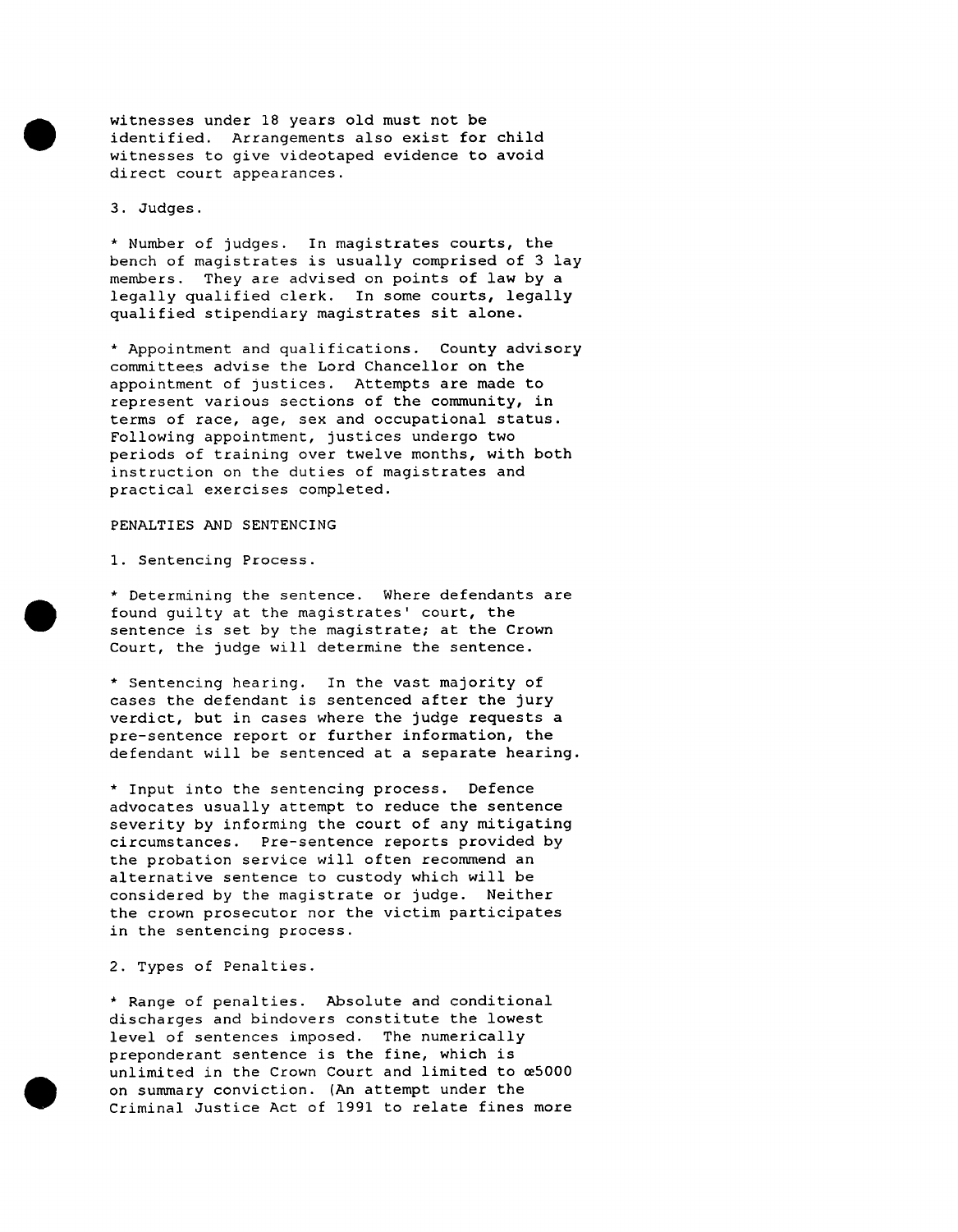closely to offender income was quickly abandoned after some well-publicized cases had resulted in large fines and vice versa for apparently trivial offenses.) Around 80% of offenders found guilty are fined.

An order for financial compensation to a victim may be imposed either as the totality of a penalty or in addition to a fine. Maximum amounts also exist for financial compensation. The probation order has historically been imposed as an alternative to sentencing, but is now itself a sentence. Community work of up to 240 hours, or a combination of probation supervision and community work may now be given, and more recently curfew orders have been imposed. A sentence of imprisonment may be suspended or may be imposed to begin immediately.

\* Proportion of pre-trial offenders incarcerated. In 1994, 69,200 persons received custodial sentences. Seventeen per cent of those found guilty of indictable offences were sentenced to immediate custody. The average sentence length of adults males received into custody in 1994 was 16 months.

\* Death penalty. For all practical purposes, the death penalty has been abolished in England and Wales.

PRISON

1. Description.

\* Number of prisons and type. Prisons are segregated by sex and age, with young offender institutions housing persons under 21 years-old. As of November 1995, there were about 130 prisons, of which four were contracted out and run by the private sector. Prisoners are classified into one of four security categories, and must be housed in a prison with a security classification at least that of their individual security class. The Inspectorate of Prisons periodically writes reports on individual prison establishments and is often extremely critical of them. A series of prison riots in 1990, of which the most serious was at Strangeways in Manchester, has rendered authorities extremely sensitive to any deterioration in prison conditions.

In England and Wales there are secure prisons, local prisons, closed and open training prisons, closed and open young offender institutions, and remand centres for men and women.

\* Average annual population. This was 48,983 at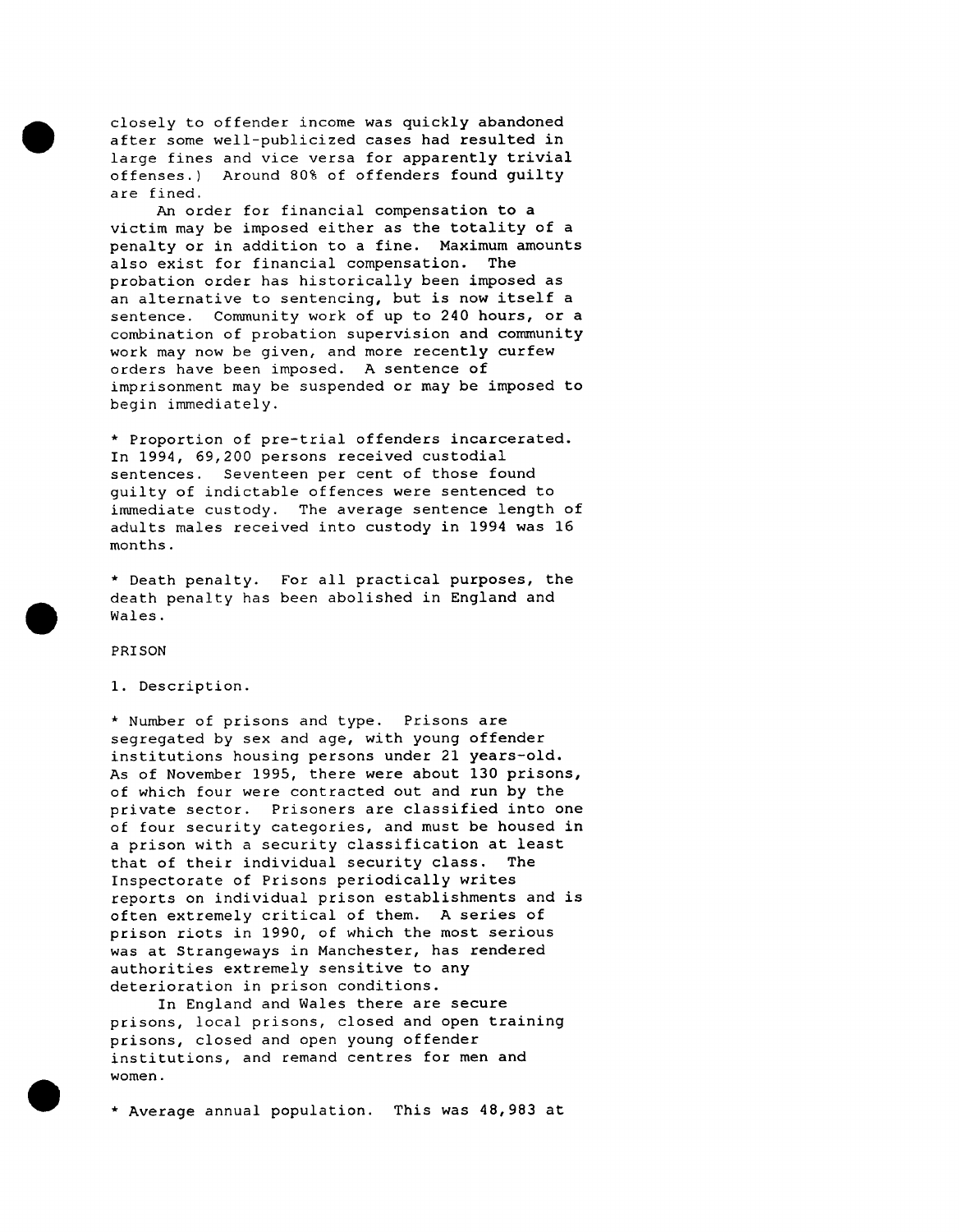male establishments in 1995, and 1,979 at female establishments, the highest total ever.

\* Number of prison beds. At June 30, 1995 there were 50, 251 in-use Certified Normal Accomodation, creating a total excess of 796 (including those in police cells) of the annual average population in custody.

\* Population under sentence. As of June 30, 1995, there were 37,900 male inmates serving sentences in England and Wales, not including the remand population. As of June 30, 1995, the total female sentenced prison population was 1,480.

#### 2. Administration.

Prisons are run by a Governor in accordance with prison rules set by Parliament. The Home Secretary is responsible for setting prison policy, whilst the Prison Service Executive Committee, headed by the Director-General, is the decisionmaking body which considers operational matters.

\* Number of prison guards. As of March 1995, there were 24,000 staff employed as prison officers. Of 826 prison officers recruited in 1994/5, 659 were men, 167 were women and 24 were from ethnic minorities.

\* Training and qualifications. New entrant prison officers undertake a training course for 9 weeks. The course includes interactive skills training, physical education, control and restraints training, and learning about suicide prevention, equal opportunities, and race relations.

\* Expenditure on prison system. In the financial year 1993-1994, the total expenditure on prisons in England and Wales was e1509 million.

3. Prison Conditions.

\* Remissions. Until recently, early release from prison was available only after two-thirds of the sentence was completed. Parole consideration occurred periodically after one-third of the sentence or 6 months, whichever was greater, was completed. Under the scheme currently introduced, parole release is being limited only to those inmates with sentences exceeding 4 years. Those inmates with shorter sentences have a presumptive release when they serve 50% of their sentence. Longer-term prisoners released on a parole license are to be supervised by the probation service until 75% of their pronounced term of sentence has expired. Some sex offenders are supervised for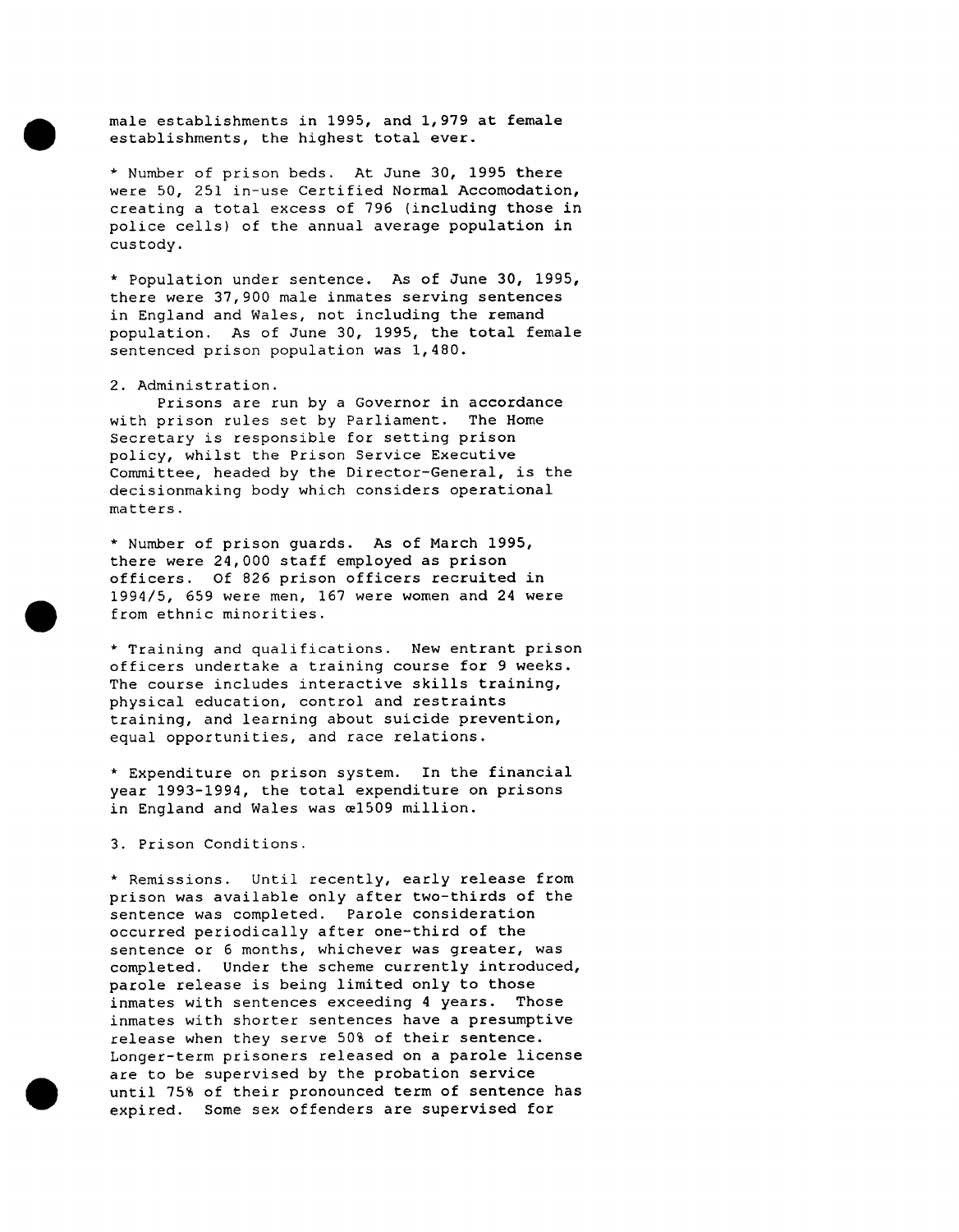the entire term of their sentence.

\* Work/education. A variety of prison jobs exist in England and Wales, including kitchen work, gardening, farming, and craft work such as weaving and woodwork. Some prisoners are employed in light assembly activities or laundry and cleaning jobs. Very low levels of pay are given.

Prisoners are able to take National Vocational Qualifications for 48 trades and occupations. Other certification up to degree level is available.

\* Amenities/privileges. Prisons vary in the extent to which they offer comprehensive exercise facilities. Most prisons have small prison shops and libraries. There has been a limited movement towards allowing prisoners to wear their own clothes.

There are now national guidelines on incentives and earned privileges for prisoners, which cover access to private cash, extra or improved visits, enhanced earning schemes, and community visits for eligible groups. The aim is to improve responsible behaviour and increase participation in constructive activities.

## EXTRADITION AND TREATIES

\* Extradition. For the purpose of extradition, the legal framework in the United Kingdom distinguishes between different types of states. First are those designated as Commonwealth countries and Dependent Territories, where extradition is governed by the Fugitive Offenses Act of 1967. These states include: Australia, Bahamas, Barbados, Botswana, Canada, Cyprus, Dominica, Fiji, Gambia, Ghana, Grenada, Guyana, India, Jamaica, Kenya, Lesotho, Malawi, Malaysia, Malta, Mauritius, Nauru, New Zealand, Papua New Guinea, St. Lucia, Seychelles, Sierra Leone, Singapore, Solomon Islands, Sri Lanka, Switzerland, Tanzania, Togo, Trinidad and Tobago, Tuvalu, Uganda, Western Samoa and Zambia.

Dependent territories include Belize, Bermuda, British Virgin Islands, Cayman Islands, Falkland Islands, Gibraltar, Hong Kong, Monserrat, Pitcairn Islands, St. Helena and the Turk and Cacos Islands.

Second, the U.K. has Extradition Acts which govern treaty agreements with the following foreign states: Albania, Argentina, Austria, Belgium, Bolivia, Chile, Colombia, Cuba, Czechoslovakia, Denmark, Ecuador, Finland, France, Germany, Greece, Guatemala, Haiti, Hungary, Iceland, Iraq, Israel, Italy, Liberia, Luxembourg, Mexico, Monaco, Netherlands, Nicaragua, Norway,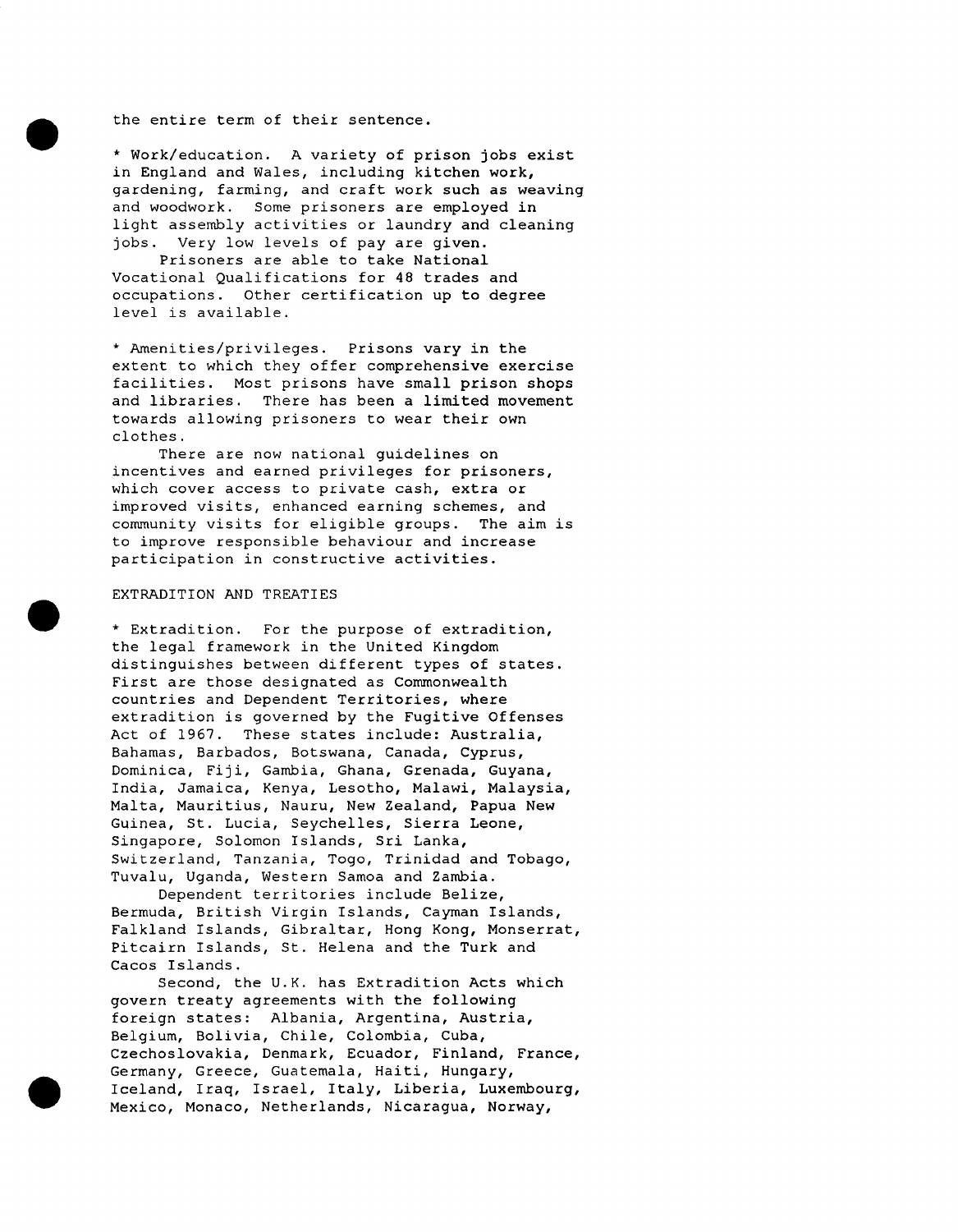Panama, Paraguay, Peru, Portugal, Romania, Salvador, San Marino, Switzerland and Thailand.

Finally, extradition between the Republic of Ireland and the U.K. is controlled by the 1965 Backing of Warrents Act, in accordance with the 1978 Suppression of Terrorism Act, which gives effect to the European Convention on the Suppression of Terrorism.

A current matter of active concern is the exchange of criminal records among countries of the European Union, particularly in connection with citizens of the Union seeking employment in other countries of the Union.

\* Exchange and transfer of prisoners. Information not obtained.

\* Specified conditions. Information not obtained.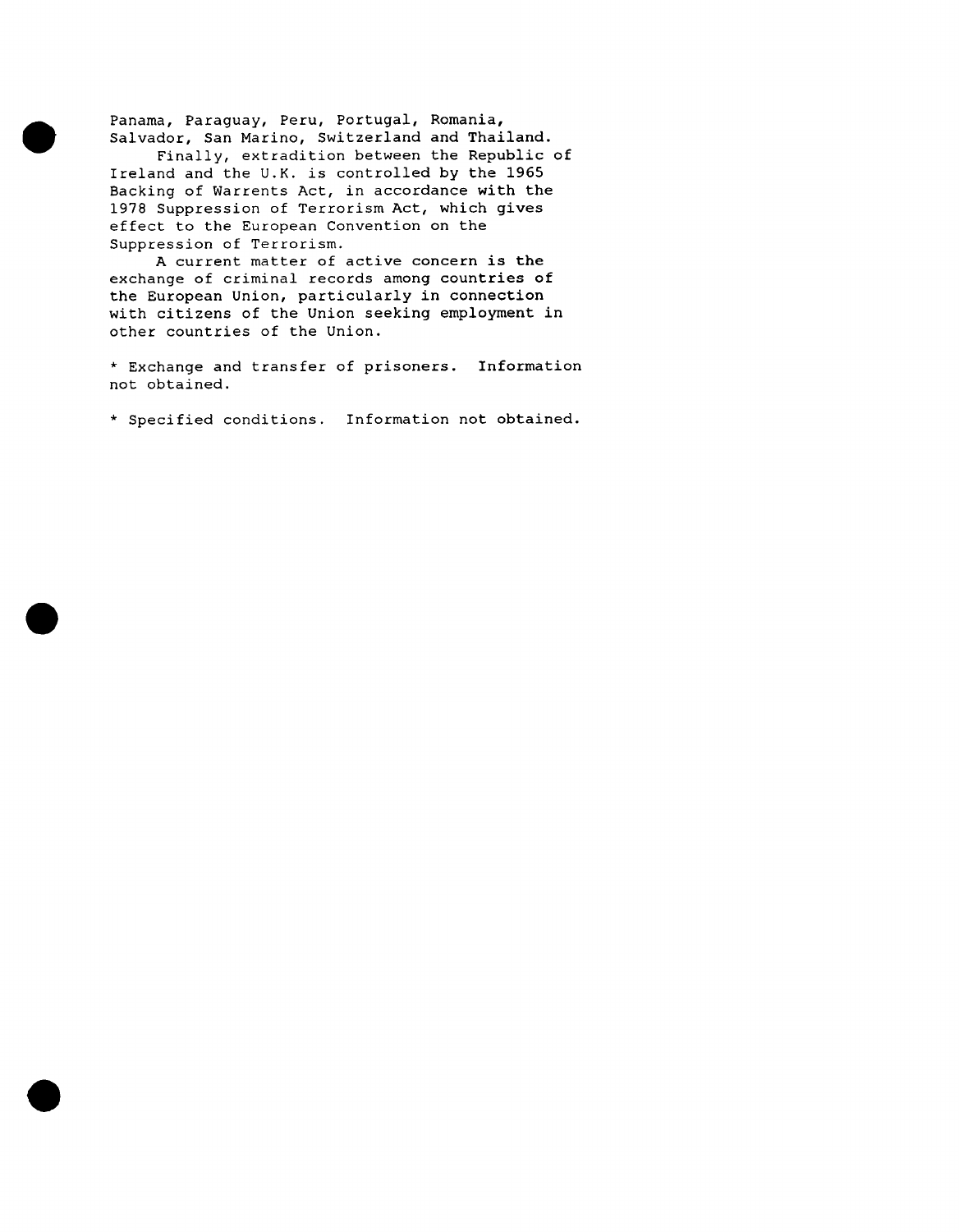#### **SOURCES**

Aye Maung, N. and C. Mirrlees-Black, Racially motivated crime: a British Crime Survey analysis. Research and Planning Unit Paper 82. (London: Home Office), 1994. Barclay, G.C., with C. Tavares and A. Prout, Digest: Information on the Criminal Justice System in England and Wales. (London: Home Office Research and Statistics Department), 1995. Central Office of Information, Criminal Justice. (London: HMSO), 1992. Central Office of Information, Britain's Legal Systems. (London: HMSO), 1993. Central Office of Information, Citizen's Charter. (London: HMSO), 1991. Central Office of Information, The British System of Government. (London: HMSO), 1992. Central Statistical Office, Annual Abstract of Statistics. (London: HMSO), 1994. Chartered Institute of Public Finance and Accountancy, Police Statistics 1995/96 Estimates and 1993/4 Actuals, (London), 1995. Criminal Injuries Compensation Board (1995), Thirthieth Report. Accounts for the year ended 31 March 1994. Cm 2849. London: HMSO. Fielding, N.G., Joining Forces: Police Training, Socialization and Occupational Competence. (London: Routledge), 1988. Fowles, A.J., Prisoners' Rights in England and the United States. (Aldershot: Avebury), 1989. Hebenton, B. and T. Thomas, Criminal Records. (Aldershot: Avebury), 1993. HEUNI: Helsinki Institute for Crime Prevention and Control, Criminal Justice Systems in Europe and North America. (Helsinki: HEUNI), 1990. HM Inspectorate of Prisons for England and Wales, Report of HM Chief Inspector of Prisons for England and Wales April 1994 - March 1995. Cm 760. (London: HMSO), 1995. HM Prison Service, Prison Service Annual Report and Accounts April 1994 - March 1995. CM 447. (London: HMSO), 1996. Home Office, Operation of Certain Police Powers Under PACE: England and Wales, 1994. Statistical Bulletin Issue 12/96. (London: Home Office Research and Statistics Department), 1996. Home Office, Prison Statistics: England and Wales 1994. Cm 3087 (London: HMSO), 1996. Home Office, Criminal Statistics England and Wales 1994. Cm 3010. (London: HMSO), 1995. Home Office, The Prison Population in 1994. Statistical Bulletin Issue 8/95. (London: Home Office Research and Statistics Department), 1995. Home Office, Statistics of Offenses against Prison Discipline and Punishments: England and Wales 1992. (London: HMSO), 1993. Home Office, Victim's Charter. (London: Home Office), 1990. Lidstone, K., and C. Palmer, Bevan and Lidstone's The Investigation of Crime: A Guide to Police Powers. Second Edition. (London: